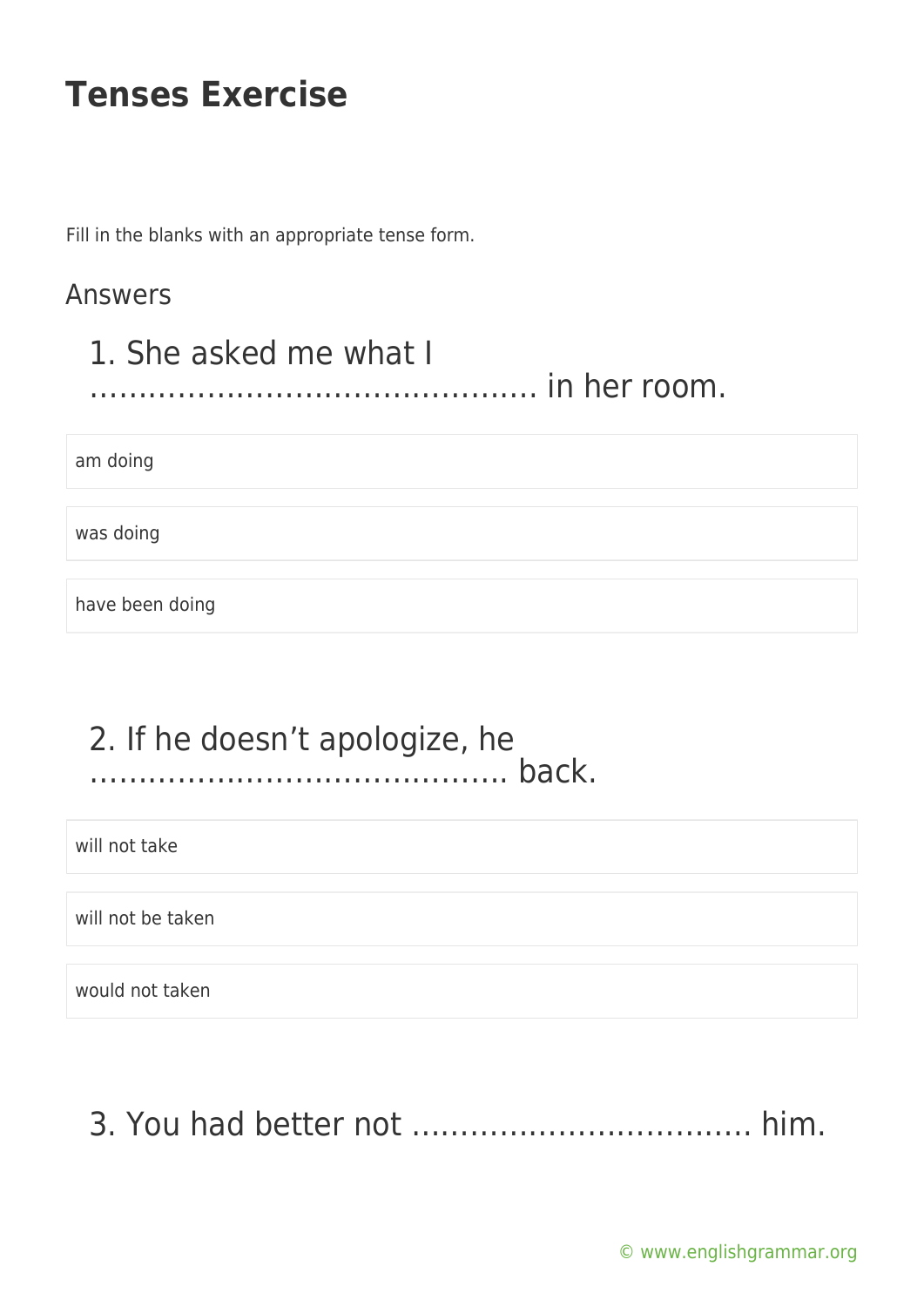| anger    |  |  |  |
|----------|--|--|--|
|          |  |  |  |
| angers   |  |  |  |
|          |  |  |  |
| to anger |  |  |  |

# 4. She …………………………………. her first child.

expects

is expecting

has been expecting

#### 5. I …………………………………… anything from them for a long time.

am not hearing

haven't heard

hadn't heard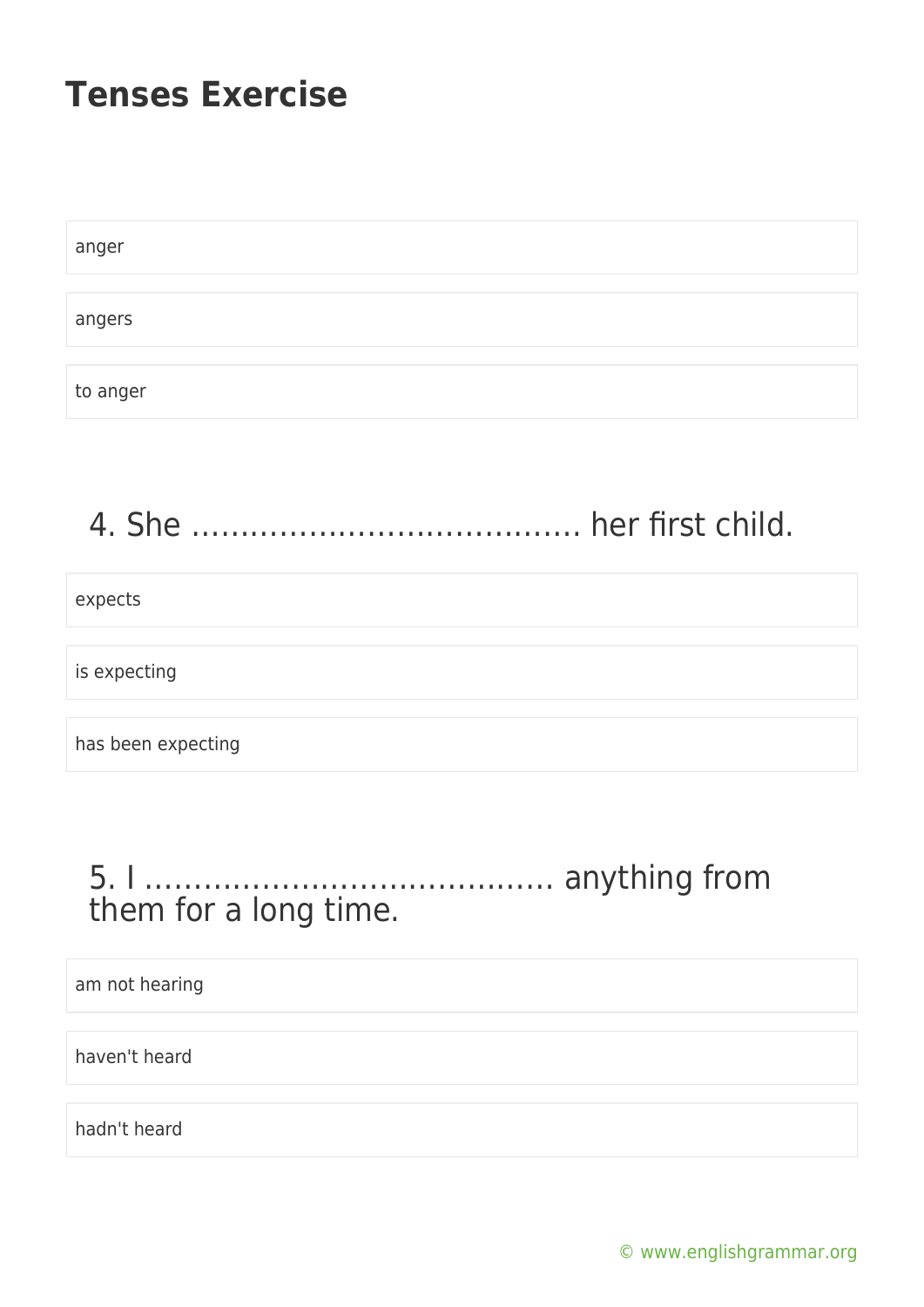#### 6. Excuse the mess. The walls ……………………………………..

are painting

are painted

are being painted

#### 7. He ……………………………… money for the blind.

collects

is collecting

collect

### 8. She …………………………………. at an old age home.

volunteers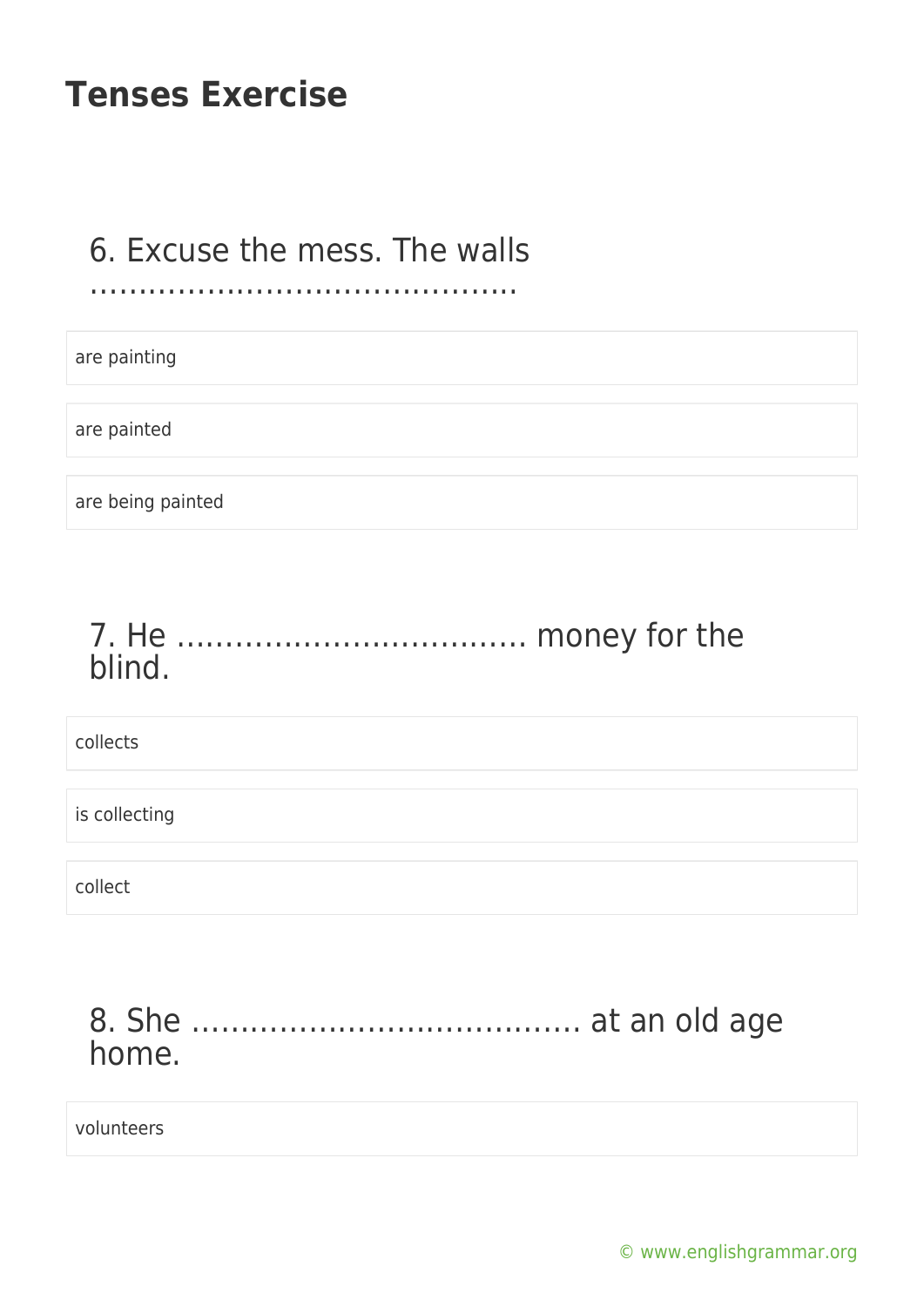is volunteering

volunteer

# 9. If he had been more careful, the accident

#### ……………………………

will not occur

would not occur

would not have occurred

# 10. I will wait until he …………………………………

arrived

will arrive

arrives

[© www.englishgrammar.org](https://www.englishgrammar.org/)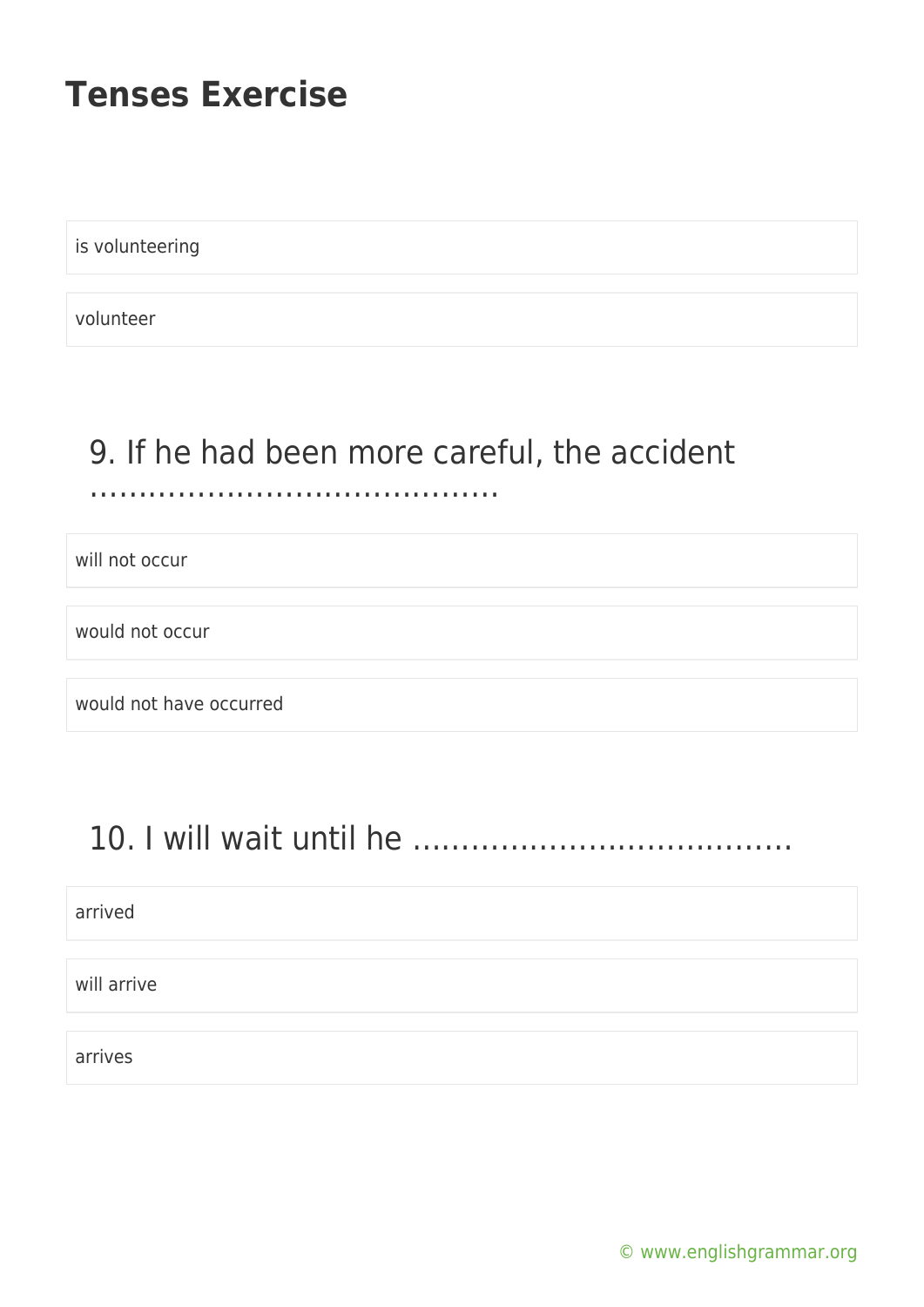#### 11. Suddenly I remembered that I ………………………………… the door.

| didn't lock    |
|----------------|
|                |
| hadn't locked  |
|                |
| haven't locked |

## 12. I asked them if they ………………………………. my cat.

saw have seen had seen

She asked me what I was doing in her room.

If he doesn't apologize, he will not be taken back.

You had better not anger him.

She is expecting her first child.